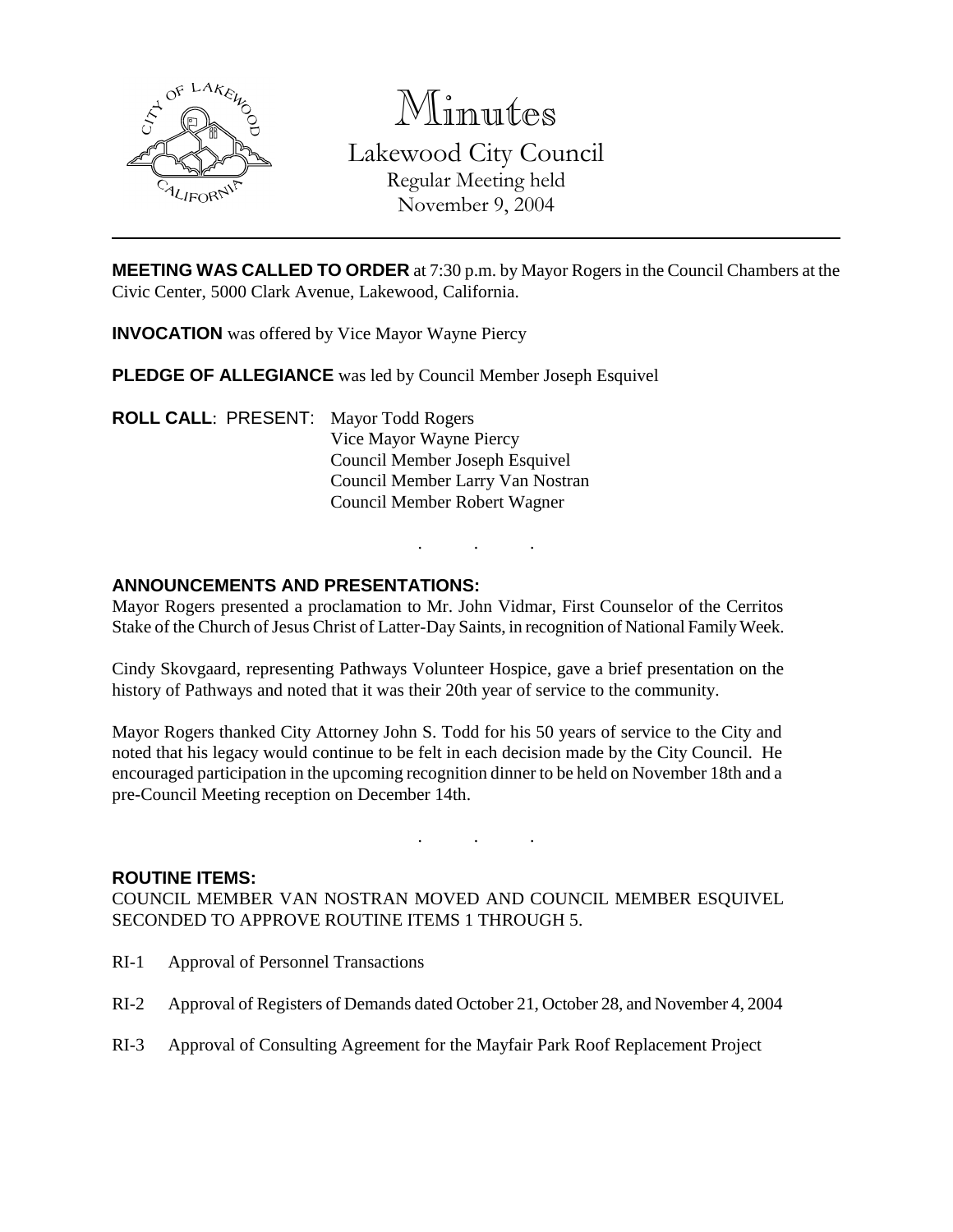City Council Minutes November 9, 2004 Page 2

#### **ROUTINE ITEMS:** Continued

- RI-4 RESOLUTION NO. 2004-84; A RESOLUTION OF THE CITY COUNCIL OF THE CITY OF LAKEWOOD APPROVING THE FOURTH AMENDMENT TO THE LIGHTING MAINTENANCE CONTRACT WITH CITY LIGHT & POWER LAKEWOOD, INC.
- RI-5 RESOLUTION NO. 2004-85; A RESOLUTION OF THE CITY COUNCIL OF THE CITY OF LAKEWOOD TO APPLY FOR APPROVAL TO PARTICIPATE IN THE COVERED ELECTRONIC WASTE RECOVERY AND RECYCLING PAYMENT **SYSTEM**

UPON ROLL CALL VOTE, THE MOTION WAS APPROVED:

AYES: COUNCIL MEMBERS: Wagner, Esquivel, Piercy, Van Nostran and Rogers NAYS: COUNCIL MEMBERS: None

# **1.1 • APPEAL OF THE DECISION OF THE PLANNING AND ENVIRONMENT COMMISSION PERTAINING TO CONDITIONAL USE PERMIT NO. 745, FOR A VOCATIONAL SCHOOL ON PROPERTY LOCATED AT 20927 NORWALK BOULEVARD, RESOLUTION NO. 2004-86**

. . .

Mayor Rogers announced that this item would not be heard by the City Council, at the request of the appellants, who had withdrawn their appeal.

### **3.1 • BUDGET APPROPRIATIONS TO ADJUST FOR THE "TRIPLE FLIP" AND "VLF SWAP"**

. . .

Finance Director Larry Schroeder displayed slides and presented an oral report based on the memorandum contained in the agenda. He stated that based on action by the State Legislature called the "triple flip," the City of Lakewood would be required to adjust budget appropriations. To meet the requirements, the City would have to make a contribution, in the form of a loan, to the State in the amount of \$701,161. The loan was slated to be repaid by the State in fiscal year 2006-07. A contribution would also be required of the Lakewood Redevelopment Agency. It was the recommendation of staff that the City Council appropriate \$2,593,166 less in sales tax revenue for FY 2004-05, amending the budgeted amount from \$11,500,000 to \$8,906,834; appropriate an additional \$2,593,166 in ERAF in-lieu of Sales Tax; appropriate \$4,496,367 less in VLF revenue for FY 2004-05, amending the budgeted amount from \$4,900,000 to \$403,633; and appropriate an additional \$3,934,037 in property tax in-lieu of VLF backfill.

Council Member Wagner noted that if the Members of the State Legislature spent as much time trying to stay within their budget as they have spent in trying to move funds around, State finances would be in much better shape. He noted that with the voters' recent passage of State Ballot Proposition 1A, they would not be able to do another fund grab like this one again.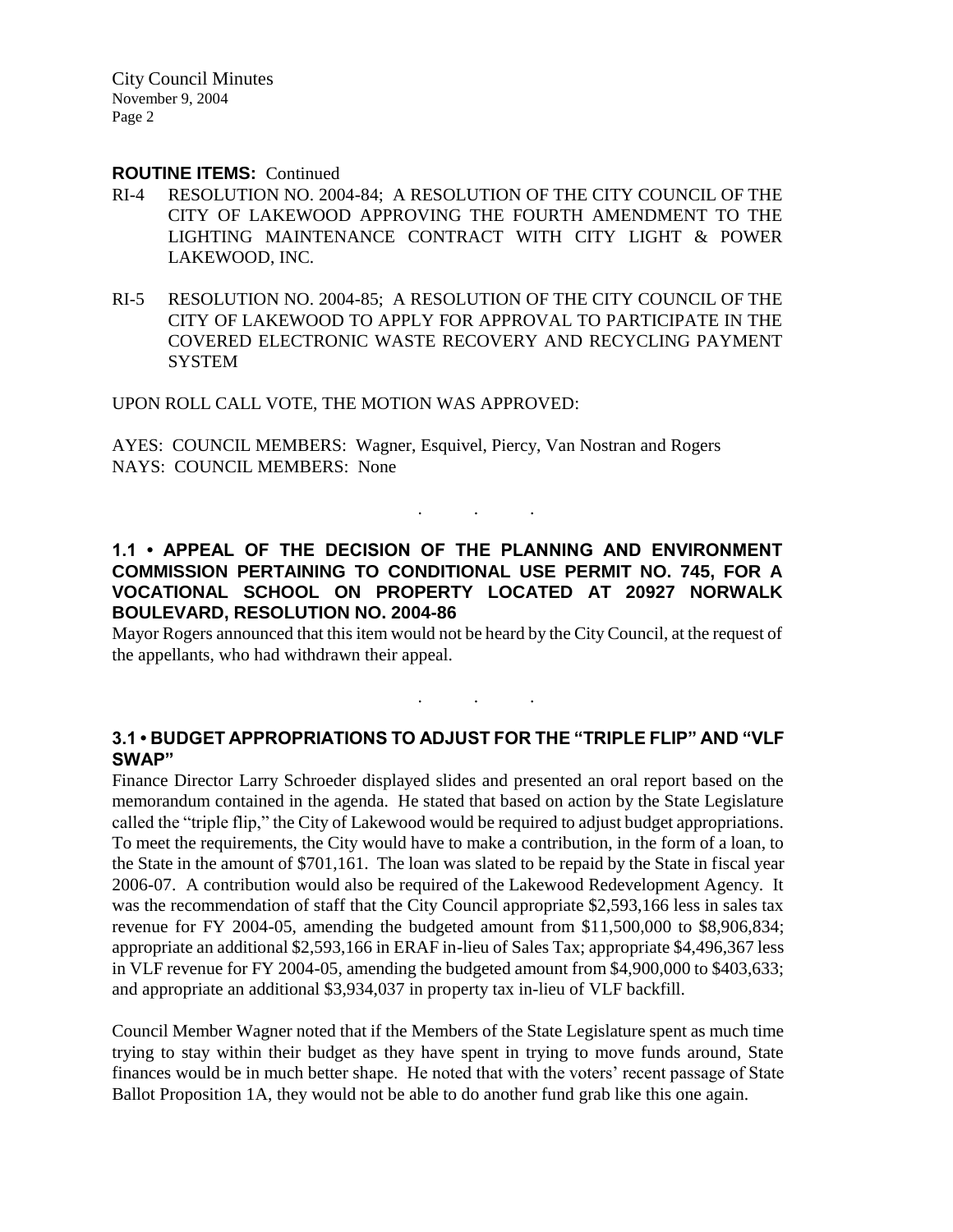City Council Minutes November 9, 2004 Page 3

#### **3.1 • BUDGET APPROPRIATIONS TO ADJUST FOR THE "TRIPLE FLIP" AND "VLF SWAP"** - Continued

VICE MAYOR PIERCY MOVED AND COUNCIL MEMBER ESQUIVEL SECONDED TO APPROVE STAFF'S RECOMMENDATION. UPON ROLL CALL VOTE, THE MOTION WAS APPROVED:

AYES: COUNCIL MEMBERS: Wagner, Esquivel, Piercy, Van Nostran and Rogers NAYS: COUNCIL MEMBERS: None

# **3.2 • CONSULTING AGREEMENT FOR THE MAE BOYAR PARK PHASE 2 RENOVATION PROJECT**

. . .

Director of Public Works, Lisa Rapp, displayed slides and presented an oral report based on the memorandum contained in the agenda. She stated that the Mae Boyar Park Renovation Project had been planned in phases and that Phase 1 was nearly complete. The second phase would include replacement of the "A" frame building with a similar size, energy efficient building. She advised that although there was a grant application pending and the project was not fully funded, proceeding with the design of the plans and specifications would mean the project would be ready to go, should the grant funding application be successful. It was the recommendation of staff that the City Council approve a consulting agreement with Meyer and Associates, not to exceed \$98,000, for design and construction documents required for the Mae Boyar Park Activity Building Project.

COUNCIL MEMBER VAN NOSTRAN MOVED AND COUNCIL MEMBER ESQUIVEL SECONDED TO APPROVE STAFF'S RECOMMENDATION. UPON ROLL CALL VOTE, THE MOTION WAS APPROVED:

. . .

AYES: COUNCIL MEMBERS: Wagner, Esquivel, Piercy, Van Nostran and Rogers NAYS: COUNCIL MEMBERS: None

### **3.3 • AGREEMENT FOR HARDSCAPE MAINTENANCE SERVICES**

The Director of Public Works Lisa Rapp presented an oral report based on the memorandum contained in the agenda and reported the City had been using a contractor to provide hardscape maintenance services such as sidewalk and curb  $\&$  gutter repair, and curb ramps. The current contractor had not been able to continue to provide service at prices in the previous agreement, due to increases in the cost of cement and fuel, so contractors had been requested to make proposals to provide such service to the City. Six proposals had been received with the lowest unit prices being submitted by CJ Construction, Inc. of Whittier. Staff had checked to ensure that they were properly licensed for the work and that references were satisfactory. It was the recommendation of staff that the City Council approve an agreement with CJ Construction, Inc. for Hardscape Maintenance.